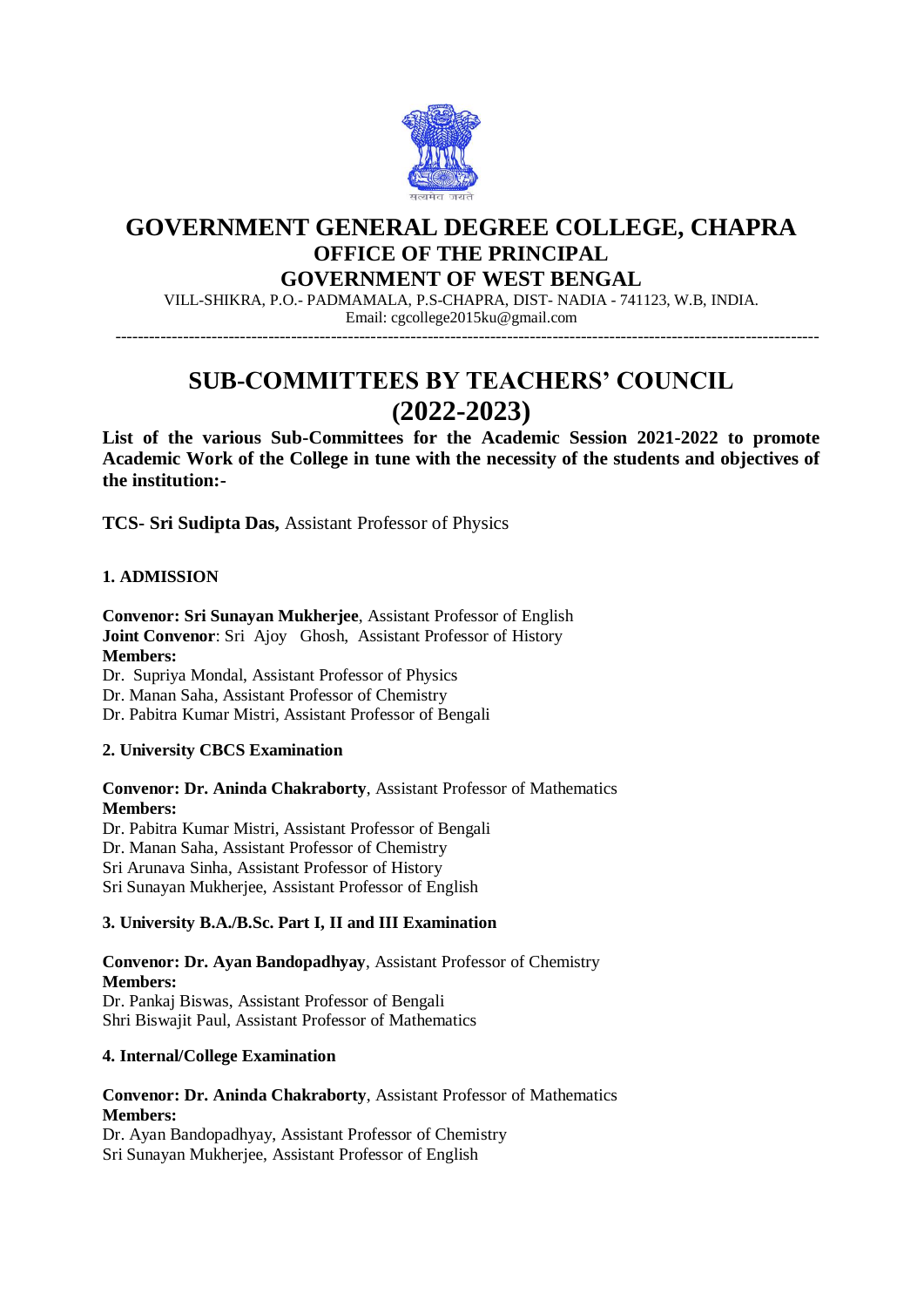Sri Jaydeb Mandal, Assistant Professor of History Dr. Latif Uddin, Assistant Professor of Bengali

#### **5. Time-Table, Routine and Academic Calendar**

**Convenor: Sri Babul Pramanik,** Assistant Professor of English **Members:** All the HODs

**6. Library**

**Convenor: Sri Arghya Thakur**, Librarian **Members:** All the HODs

#### **7. Seminar Library**

**Convenor: Sri Sudipta Das, Assistant Professor of Physics & TCS** Members: All the HODs

## **8. Seminar, Webinar, Wall Magazine and Research Publication**

**Convenor: Dr. Pabitra Kumar Mistri**, Assistant Professor of Bengali **Jt. Convenor: Dr. Shaikh Safikul Alam,** Assistant Professor of Physics **Members:** 

Sri Krishna Gopal Mohanto, Assistant Professor of Political Science Dr. Ayan Bandyopadhyay, Assistant Professor of Chemistry Dr. Aninda Chakraborty, Assistant Professor of Mathematics Sri Sunayan Mukherjee, Assistant Professor of English Dr. Latif Uddin, Assistant Professor of Bengali

#### **9. Students' Cultural Activities**

## **Convenor: Dr. Latif Uddin**, Assistant Professor of Bengali **Jt. Convenor: Dr. Pankaj Biswas**, Assistant Professor of Bengali **Members:**

Dr.Supriya Mondal, Assistant Professor of Physics Dr. Aninda Chakraborty, Assistant Professor of Mathematics Sri Babul Pramanik, Assistant Professor of English Sri Joydeb Mandal, Assistant Professor of History Dr. Manan Saha, Assistant Professor of Chemistry

## **10. Games and Sports**

## **Convenor:Sri Krishnagopal Mohanto**, Assistant Professor of Political Science **Joint-Convenor: Sri Biswajit Paul**, Assistant Professor of Mathematics **Members:**

Sri Sunayan Mukherjee, Assistant Professor of English

Dr. Asim Kumar Das, Assistant Professor of Mathematics

Dr. Supriya Mondal, Assistant Professor of Physics

Dr. Pabitra Kumar Mistri, Assistant Professor of Bengali

Dr. Pankaj Biswas, Assistant Professor of Bengali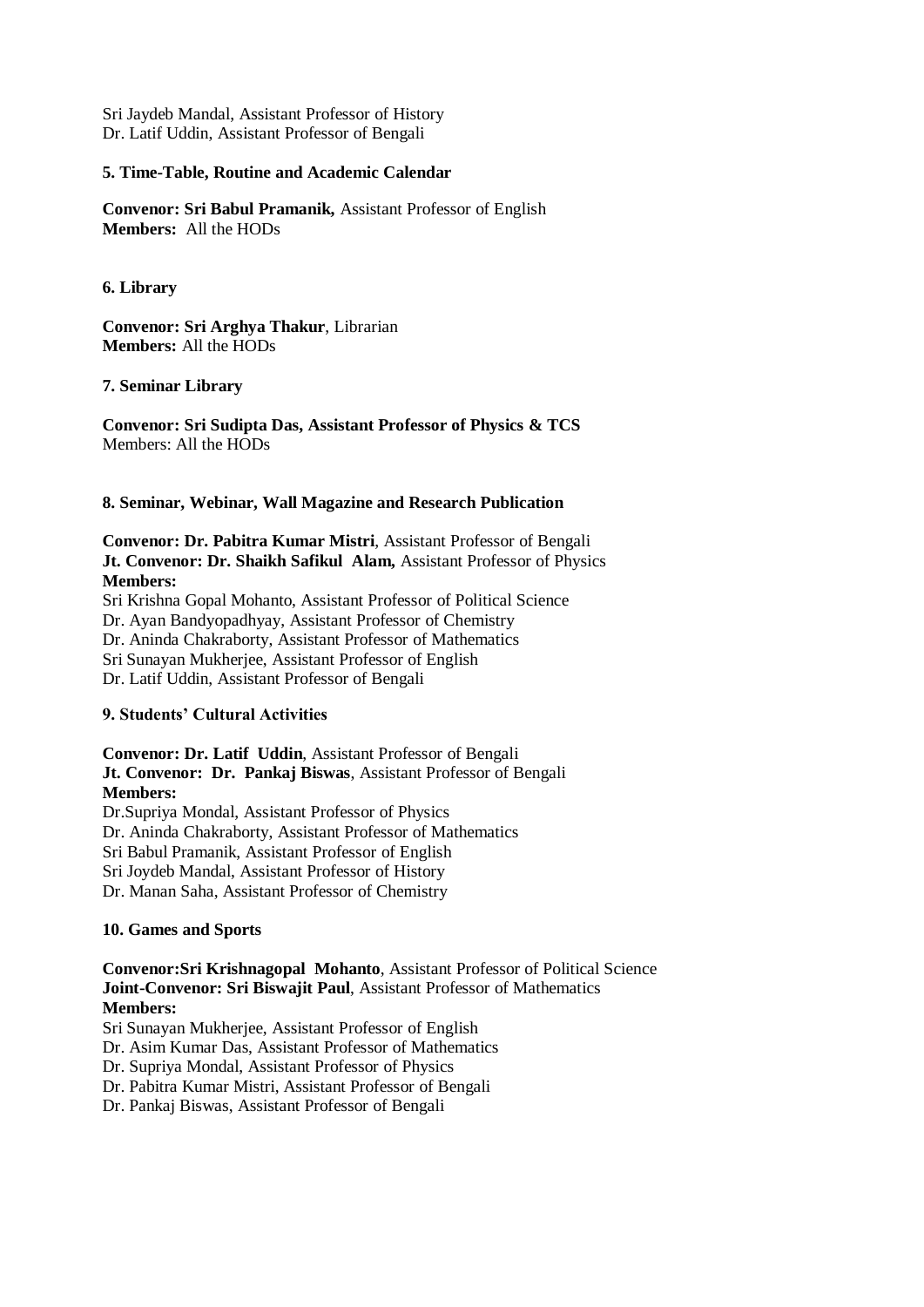## **11. National Service Scheme**

**Programme Officer: Dr. Pankaj Biswas**, Assistant Professor of Bengali **Members:** All the HODs

## **12. National/State level Quiz and related competitions for Students**

## **Convenor: Sri Rudra Sekhar Basu,** Assistant Professor of Political Science **Joint Convenor: Dr. Aninda Chakraborty**, Assistant Professor of Mathematics **Members:**

Sri Sunayan Mukherjee, Assistant professor of English Smt. Priyanka Pradhan, Assistant Professor of Sociology Dr. Pankaj Biswas, Assistant Professor of Bengali Sri Babul Pramanik, Assistant Professor of English Sri Arunava Sinha, Assistant Professor of History

## **13. Anti-Ragging and Prevention of Sexual Harassment**

**Convenor: Smt. Kajal Pradhan**, Assistant Professor of Sociology **Jt. Convenor:** Sri Jaydeb Mandal, Assistant Professor of History **Members:** All the HODs

## **14. Website Monitoring and updation**

#### **Convenor: Dr. Saikh safikul Alam**, Assistant Professor of Physics **Members:**  Dr. Aninda Chakraborty, Assistant Professor in Mathematics Sri Babul Pramanik, Assistant Professor in English Sri Ajoy Ghosh, Assistant Professor in History

## **15. AISHE**

**Nodal Officer-** Sri Rudra Sekhar Basu, Assistant Professor in Political Science **Members**:

Dr. Shaikh SafikulAlam, Assistant professor of Physics Dr. Manan Saha, Assistant Professor of Chemistry Sri Sunayan Mukherjee, Assistant Professor of English

Dr. Aninda Chakraborty, Assistant Professor of Mathematics

## **16. Purchase & Tender**

**Convenor: Dr. Supriya Mondal**, Assistant Professor of Physics **Jt. Convenor:** Sri Sudipta Das, Assistant Professor of Physics & TCS **Members:** 

Sri Rudra Sekhar Basu, Assistant Professor of Pol Science

Dr. Asim Kumar Das, Assistant Professor of Mathematics

Dr. Ayan Bandyopadhyay, Assistant Professor of Chemistry

Sri Babul Pramanik , Assistant Professor of English

Sri Biswajit Paul, Assistant Professor of Mathematics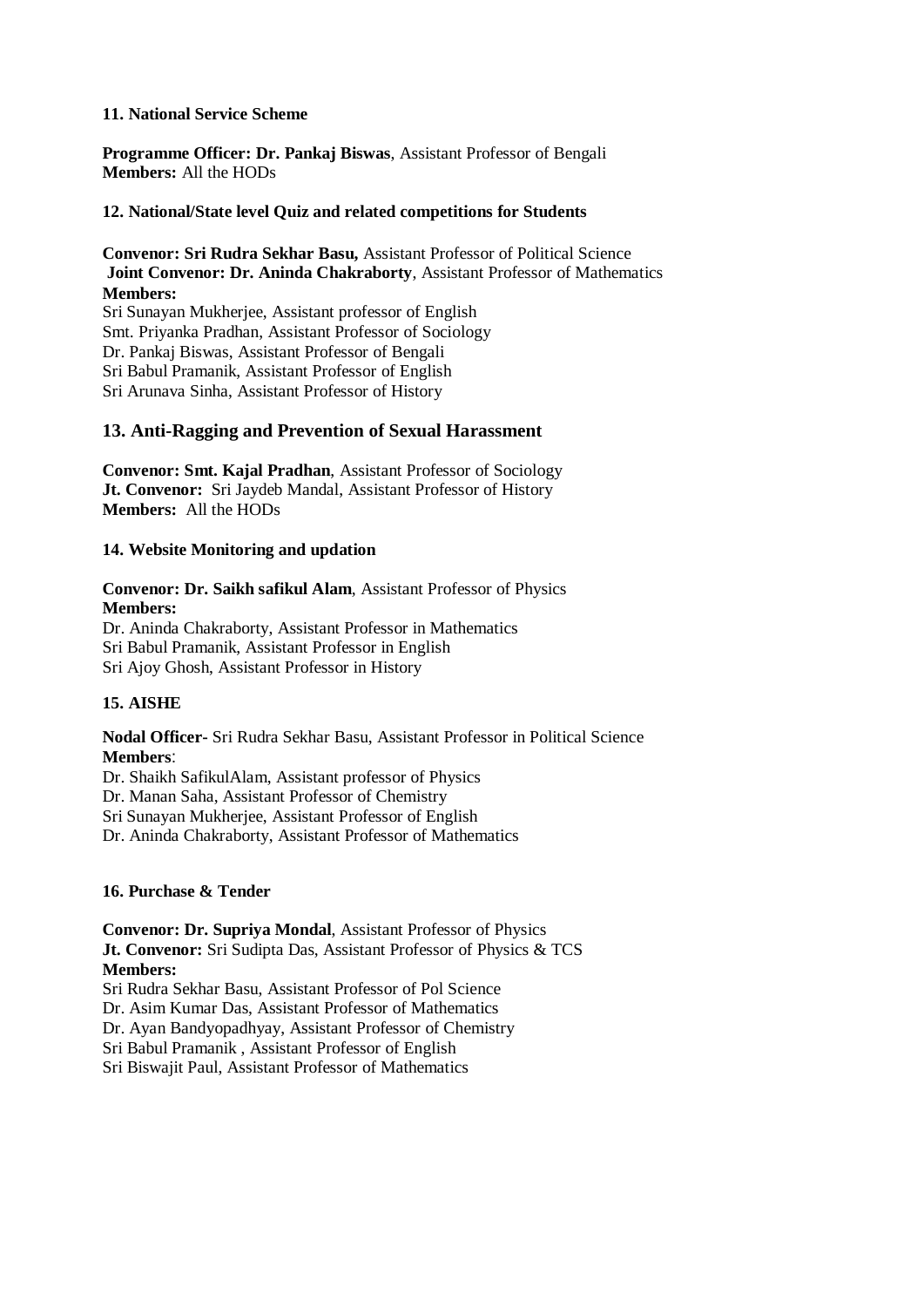## **18. Income Tax, Arrear and Pay Fixation**

**Convenor: Dr. Aninda Chakraborty**, Assistant Professor of Mathematics **Jt. Convenor:** Dr. Pabitra Kumar Mistri, Assistant Professor of Bengali **Members:**

Sri Krishna Gopal Mohanto, Assistant Professor of Political Science Dr. Manan Saha, Assistant Professor of Chemistry

## **19. Service Book**

#### **Convenor: Dr. Pabitra Kumar Mistri,** Assistant Professor of Bengali **Members:**

Dr. Aninda Chakraborty, Assistant Professor of Mathematics Sri Sunayan Mukherjee, Assistant Professor of English Dr. Shaikh SafikulAlam, Assistant Professor of Physics

#### **20. Teachers' Career Advancement Scheme**

**Convenor: Sri Sudipta Das**, Assistant Professor of Physics & TCS **Jt. Convenor:** Sri Rudra Sekhar Basu, Assistant Professor of Political Science, **Members:** Sri Sunayan Mukherjee, Assistant Professor of English Sri Aninda Chakraborty, Assistant Professor of Mathematics

#### **21. Scholarship**

**Convenor:Dr. Manan Saha**, Assistant Professor of Chemistry **Jt. Convenor**: Dr. Asim Kumar Das, Assistant Professor of Mathematics **Members:** Dr. ShaikhSafikulAlam, Assistant Professor of Physics Sri Biswajit Paul, assistant Professor of Mathematics

Sri Joydeb Mandal, Assistant Professor of History

## **22. NAAC, IQAC & AQAR**

**Convenor: Sri Rudra Sekhar Basu,** Assistant Professor of Political Science **Jt. Convenor:** Dr. Aninda Chakraborty, Assistant Professor of Mathematics **Members:**  Sri Sunayan Mukherjee, Assistant Professor in English Dr. Latif Uddin,Assistant Professor in Bengali

#### **23. Institution Discipline**

**Convenor:Sri Sudipta Das**, Assistant Professor in Physics & TCS **Members:** All the HODs

#### **24. Student Counseling**

**Convenor: Sri Rudra Sekhar Basu,** Assistant Professor of Political Science **Jt. Convenor: Dr. Latif Uddin,** Assistant Professor in Bengali **Member:**Smt. Kajal Pradhan, Assistant Professor in Sociology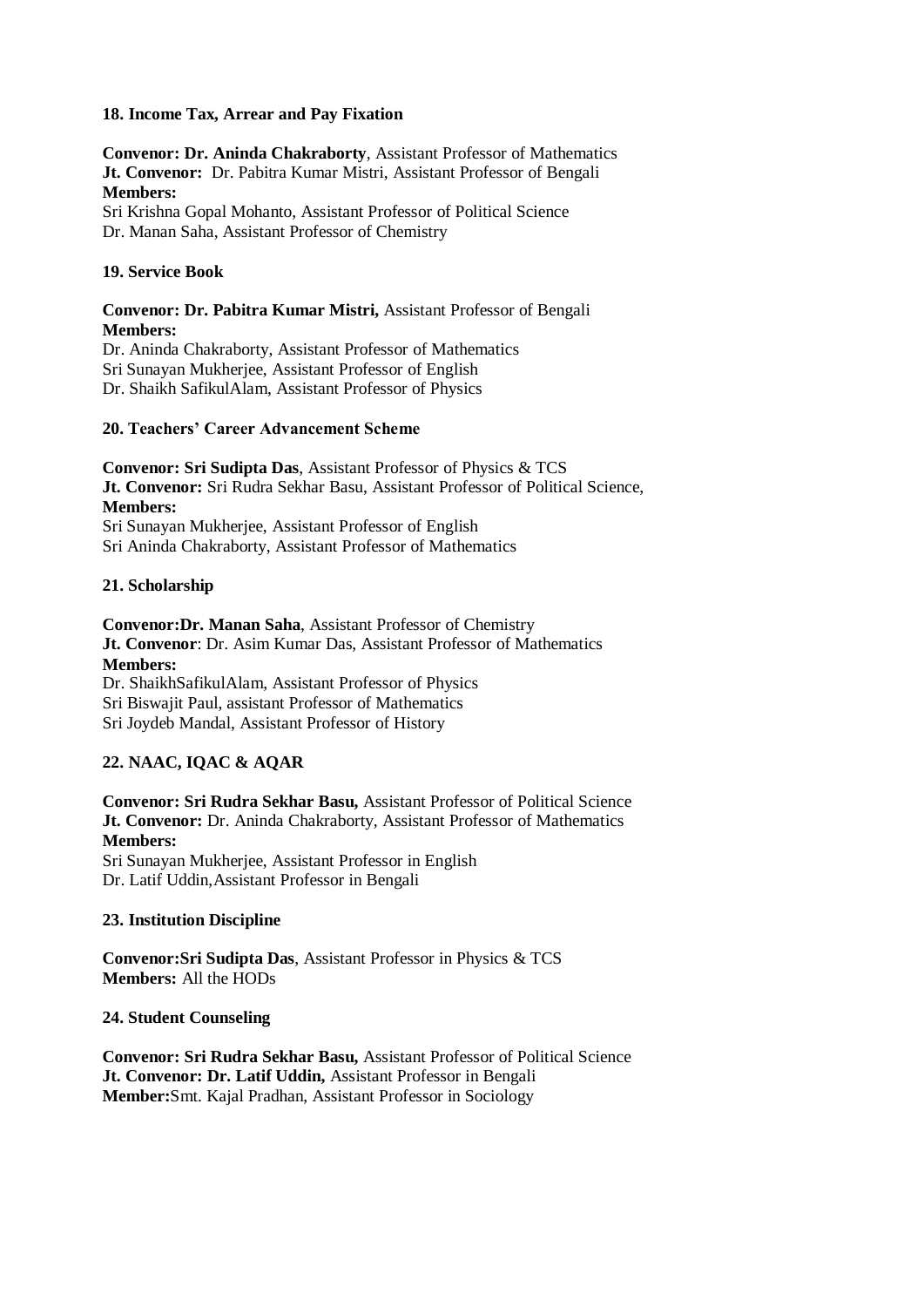## **25. Disabled Students and Divyang:**

## **Convenor:Dr. Latif Uddin**, Assistant Professor of Bengali **Members** Dr. Shaikh SafikulAlam, Assistant Professor of Physics Sri Biswajit Paul, Assistant Professor of Mathematics

Smt. Kajal Pradhan, Assistant Professor in Sociology

## Sri Krishna Gopal Mohanto, Assistant Professor in Political Science

## **26.Sanitization Supervision and COVID-19 Awareness**

**Convenor:Sri Sudipta Das**, Assistant Professor in Physics **Members:** Dr. Supriya Mondal, Assistant Professor in Physics Shri Sunayan Mukherjee, Assistant Professor in English

#### **27. Garden Supervision**

**Convenor: Dr. Subhasis Panda**, Principal **Members:** Sri Rudra Sekhar Basu, Assistant Professor of Political Science

#### **28. Green Audit**

**Convenor:Dr. Shaikh SafikulAlam**, Assistant Professor of Physics **Joint Convenor**: Sri Sunayan Mukherjee, Assistant Professor of English **Members:** Sri Krishna Gopal Mohanto, Assistant Professor of Political Science, Sri Rudra Sekhar Basu, Assistant Professor of political Science

Dr. Supriya Mondal, Assistant Professor of Physics

Dr. Pabitra Kumar Mistri, Assistant Professor of Bengali

#### **30. University Matters**

**Convenor: Dr. Aninda Chakraborty**, Assistant Professor of Mathematics **Member:** Dr. Manan Saha, Assistant Professor of Chemistry

#### **31. ICT [Information and Communication Technology]**

**Convenor: Dr. Shaikh SafikulAlam**, Assistant Professor of Physics Members: Dr. Manan Saha, Assistant Professor of Chemistry

Sri Biswajit Paul, Assistant Professor of Mathematics Sri Arghya Thakur, Librarian

#### **32. Students Credit Card**

**Nodal Officer:Sri Jaydeb Mandal,** Assistant Professor of History **Help Desk Officer: Sri Babul Pramanik,** Assistant Professor of English

33. **Prospectus & e-Prospectus**

**Convenor: Sri Krishnagopal Mohanto,** Assistant Professor of Political Science Members: